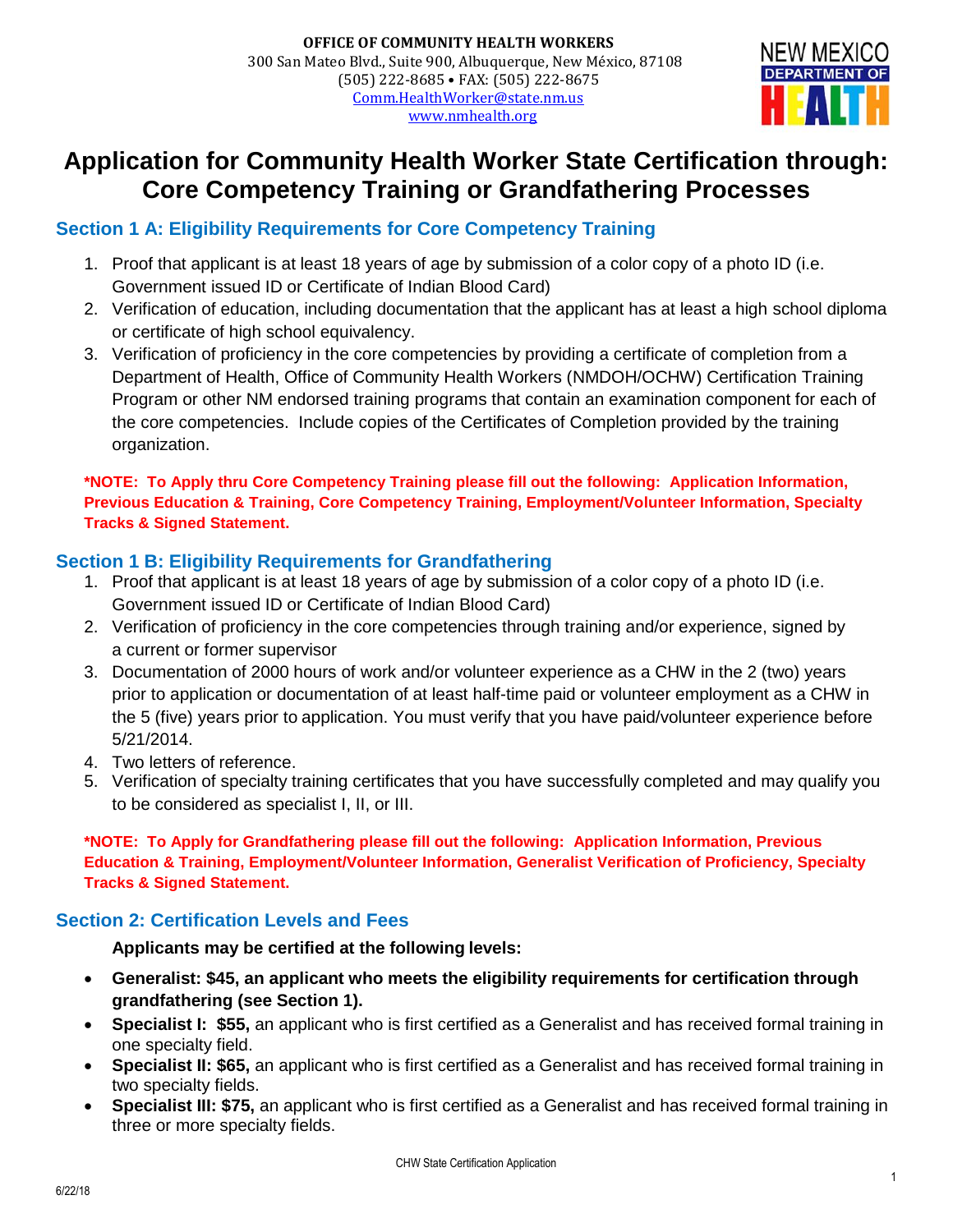

*\*NOTE: All applicants will need a background check. Please wait until you have received your letter of approval from OCHW which includes instructions for registering with Cogent.ID for fingerprinting. The background check fee is \$44.00 paid online at the time of registering.*

#### **Section 3: Submission Guidelines**

- The fee must be submitted with application in the form of a personal check, money order or cashier's check.
- **All fees are non-refundable.**
- Mail the application, fee and any additional required documentation to:

#### **Attn: Office of Community Health Workers NM Department of Health-Public Health Division P.O. Box 25307 Albuquerque, NM 87125 Account: XXXXXX7789**

#### *Please keep a copy of all submitted materials and proof of mailing.*

#### **Section 4: Review Process**

**Timeline:** The Department of Health (DOH), Office of Community Health Workers, (OCHW) will inform you when your application is approved or disapproved (with an explanation) no later than 30 days from receipt by the OCHW. If your application is approved, you will be required to complete a background check. The results of the background check are confidential, and are the final determining factors in becoming certified by the State of NM.

**DISAPPROVAL OF APPLICATION: YOUR APPLICATION FOR CERTIFICATION MAY BE DISAPPROVED IF IT IS INCOMPLETE OR IF YOU DO NOT MEET THE REQUIREMENTS FOR CERTIFICATION LISTED IN THE RULES. IF YOUR APPLICATION IS DISAPPROVED, YOU WILL RECEIVE AN EXPLANATION, AND INSTRUCTIONS ON RESUBMISSION.**

**Renewal of Certification:** Upon completion and approval of the application process, you will be sent a certificate that is valid for two years. You must complete 30 hours of continuing education units, (CEUs) within the two years to be eligible for recertification.

Please send any changes in your address and contact information to DOH/OCHW to ensure that you receive a renewal reminder, and CEU opportunities. You may contact us at the phone number or email address listed above.

**Contact Information:** For questions or more information, please contact program staff at [Comm.HealthWorker@state.nm.us](mailto:Comm.HealthWorker@state.nm.us) or at (505) 841-5849-Susan Aranda or (505) 222-8685-Carol Hanson. For a copy of the rules and regulations, and other information about certification, please visit the Office of Community Health Workers website at <http://nmhealth.org/go/ochw/>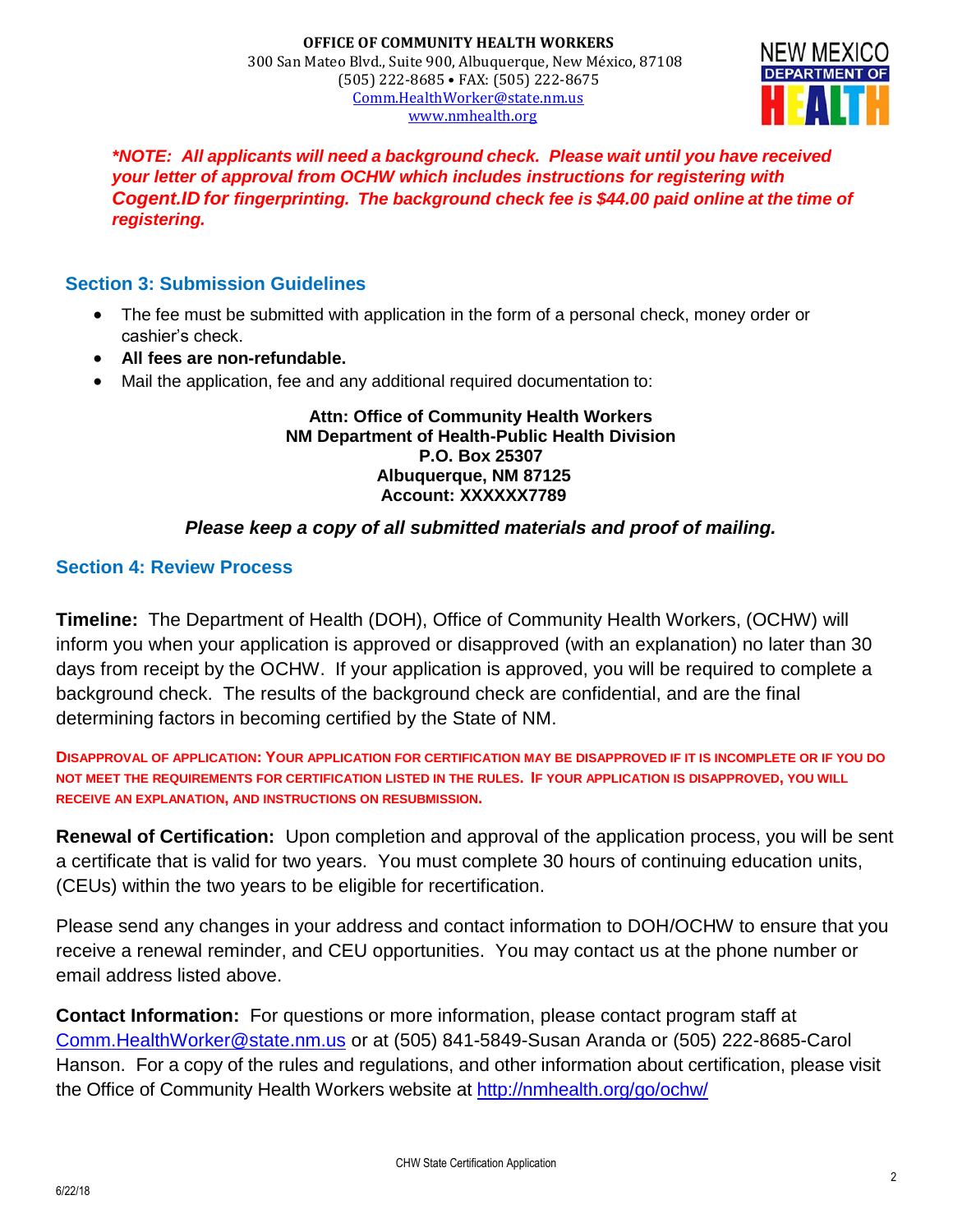

## **Applicant Information**

| Name:<br>(First)                                 | (Middle)                                              |                            |                                                       | (Last)                                                                     | DOB: |
|--------------------------------------------------|-------------------------------------------------------|----------------------------|-------------------------------------------------------|----------------------------------------------------------------------------|------|
| <b>Permanent Address:</b>                        |                                                       |                            |                                                       |                                                                            |      |
| Home Telephone:                                  |                                                       | Cell:                      |                                                       | E-Mail Address:                                                            |      |
| Language(s) Used:<br>English<br>Spanish<br>Other | Speak<br>$\Box$<br>Speak<br>$\Box$<br>Speak<br>$\Box$ | □ Read<br>□ Read<br>□ Read | Write<br>$\Box$<br>Write<br>$\Box$<br>Write<br>$\Box$ | Preferred language<br>$\square$ English<br>$\square$ Spanish<br>Other<br>□ |      |

## **Previous Education and Training**

| <b>Agency or School</b>                                | <b>Address</b>                                                                                     | <b>Years</b><br><b>Completed</b> | <b>Degree</b><br>or<br><b>Diploma</b> | <b>Major</b> |
|--------------------------------------------------------|----------------------------------------------------------------------------------------------------|----------------------------------|---------------------------------------|--------------|
|                                                        |                                                                                                    |                                  |                                       |              |
|                                                        |                                                                                                    |                                  |                                       |              |
|                                                        |                                                                                                    |                                  |                                       |              |
|                                                        |                                                                                                    |                                  |                                       |              |
| <b>Certification, Licensure, or Specialty Training</b> | Please list any additional certificates, licenses or specialty training here                       |                                  |                                       |              |
|                                                        |                                                                                                    |                                  |                                       |              |
|                                                        | For applicants who possess additional Licenses or Certifications                                   |                                  |                                       |              |
|                                                        | If you currently hold a certification or license in another professional field, have you ever been |                                  |                                       |              |
| If yes, please explain:                                | subject to disciplinary action against your certification or license? ________No _____Yes          |                                  |                                       |              |
|                                                        | If you're applying for certification through DOH-Approved Core Competency Training                 |                                  |                                       |              |

*List ALL practical (hands on) CHW experience or formal training*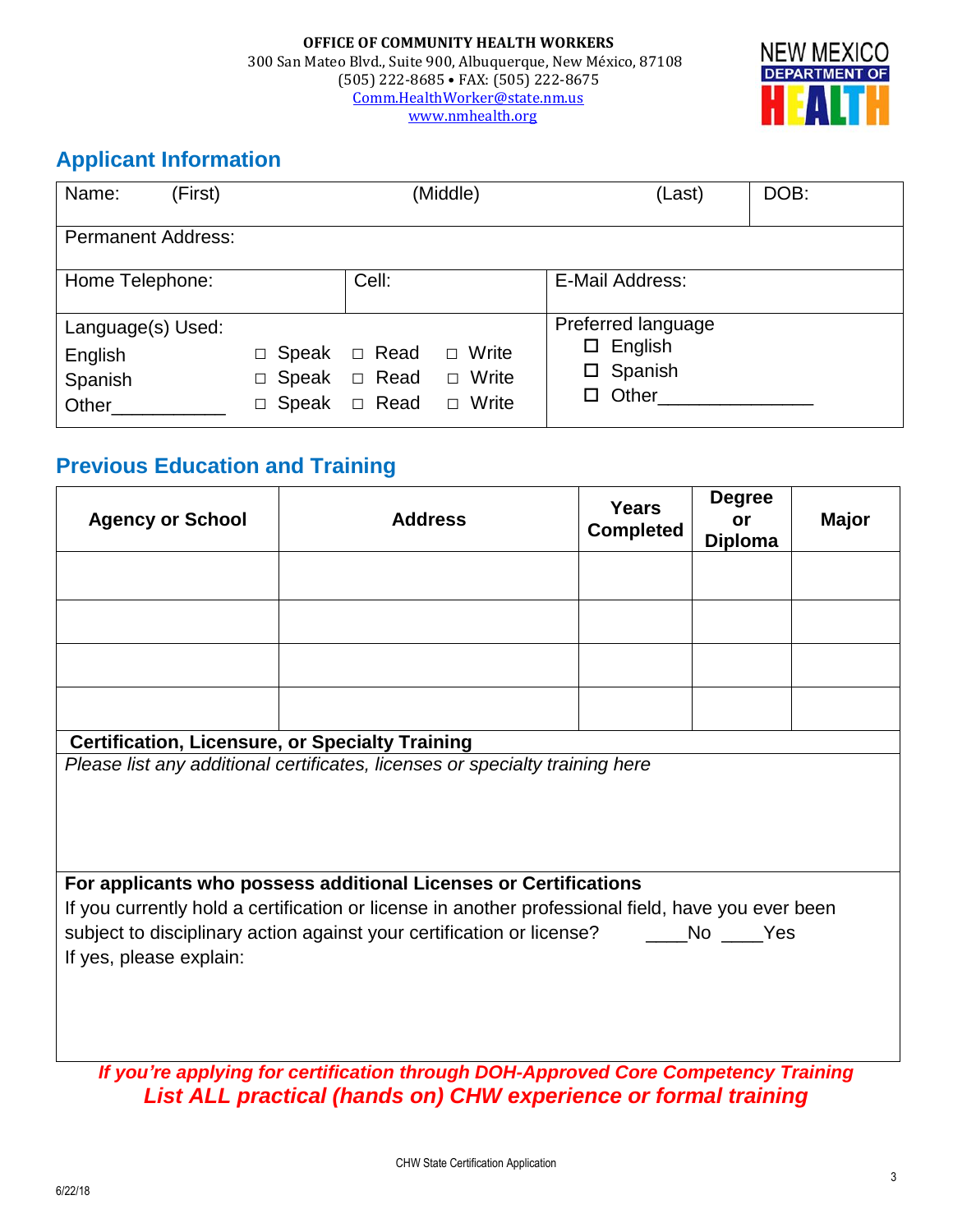

## **DOH-Approved Core Competency Training**

**Please identify the training program you have SUCCESFULLY completed that qualifies you for certification as a Community Health Worker. Attach a copy of your Certificate of Completion from the NMDOH/OCHW Certification Training Program or other NM endorsed training programs.**

## **Employment/Volunteer History** (**Please list most recent first**)

| <b>Name of Employer:</b>            |                            |                            |       | Job title:                                            |                     |                              |                   |           |
|-------------------------------------|----------------------------|----------------------------|-------|-------------------------------------------------------|---------------------|------------------------------|-------------------|-----------|
| Name of direct supervisor:          |                            |                            |       | Total number<br>of hours:                             |                     |                              | Paid<br>Volunteer |           |
| Dates of Employment:<br>Start date: |                            | End date:                  |       |                                                       | Reason for leaving: |                              |                   |           |
| Address:                            |                            |                            | City: |                                                       |                     |                              | State:            | Zip Code: |
| Telephone:                          |                            | Supervisor's<br>telephone: |       |                                                       |                     | Supervisor's e-mail address: |                   |           |
| <b>Name of Employer:</b>            |                            |                            |       |                                                       | Job title:          |                              |                   |           |
| Name of direct supervisor:          |                            |                            |       | Paid<br><b>Total number</b><br>Volunteer<br>of hours: |                     |                              |                   |           |
| Dates of Employment:<br>Start date: | End date:                  |                            |       | Reason for leaving:                                   |                     |                              |                   |           |
| Address:                            |                            |                            | City: |                                                       |                     |                              | State:            | Zip Code: |
| Telephone:                          | Supervisor's<br>telephone: |                            |       |                                                       |                     | Supervisor's e-mail address: |                   |           |

*If additional space is needed, please copy this page.*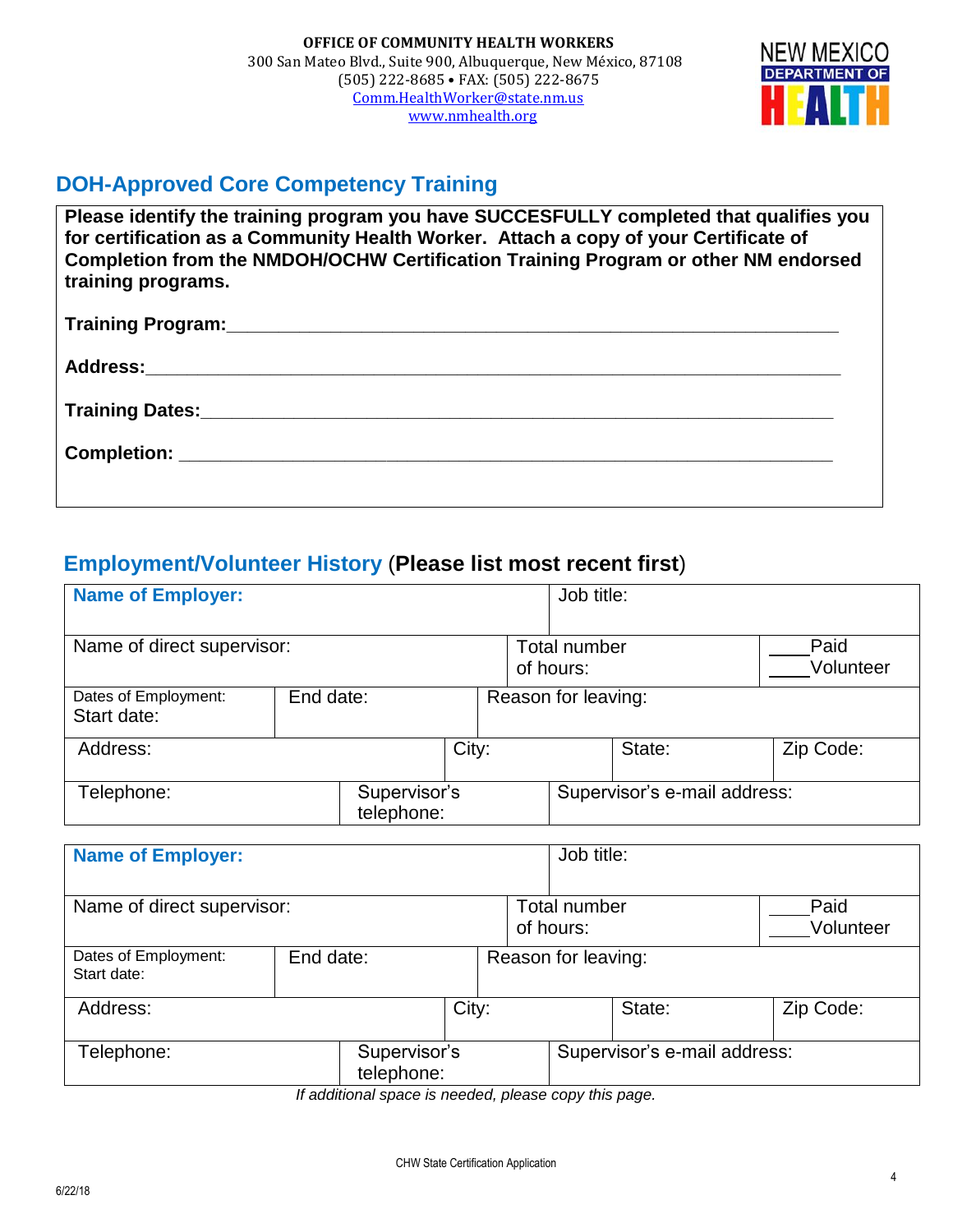#### **OFFICE OF COMMUNITY HEALTH WORKERS** 300 San Mateo Blvd., Suite 900, Albuquerque, New México, 87108 (505) 222-8685 • FAX: (505) 222-8675 [Comm.HealthWorker@state.nm.us](mailto:Comm.HealthWorker@state.nm.us) [www.nmhealth.org](http://www.nmhealth.org/)



### **Generalist: Verification of Proficiency in the Core Competencies**

**This form is required of all applicants. At least one signature is required below. Please copy this page if more than one supervisor is completing this form on your behalf.** (For a brief description of competencies please refer to the last page of the application)

|                | <b>Name of Applicant</b>                    |                   |    |
|----------------|---------------------------------------------|-------------------|----|
|                |                                             | <b>Proficient</b> |    |
|                | <b>Competency</b>                           | <b>Yes</b>        | No |
| 1              | The CHW Profession                          |                   |    |
| 2              | <b>Effective Communication</b>              |                   |    |
| 3              | Interpersonal                               |                   |    |
| 4              | <b>Health Coaching</b>                      |                   |    |
| 5              | <b>Service Coordination</b>                 |                   |    |
| 6              | <b>Capacity Building</b>                    |                   |    |
| $\overline{7}$ | Advocacy                                    |                   |    |
| 8              | <b>Technical Teaching</b>                   |                   |    |
| 9              | <b>Community Health Outreach</b>            |                   |    |
| 10             | <b>Community Knowledge &amp; Assessment</b> |                   |    |

**Please provide a brief description of applicant's knowledge and skill in the core competencies and if they were obtained by practical experience, training, or both. (If additional space is needed please attach a separate page)**

**\_\_\_\_\_\_\_\_\_\_\_\_\_\_\_\_\_\_\_\_\_\_\_\_\_\_\_\_\_\_\_\_\_ \_\_\_\_\_\_\_\_\_\_\_\_\_\_\_\_\_\_\_\_\_\_\_\_\_\_\_\_\_\_\_\_\_\_\_\_\_\_\_** Supervisor Name Supervisor Signature

**\_\_\_\_\_\_\_\_\_\_\_\_\_\_\_\_\_\_\_\_\_\_\_\_\_\_\_\_\_\_\_\_\_ \_\_\_\_\_\_\_\_\_\_\_\_\_\_\_\_\_\_\_\_\_\_\_** Supervisor's Place of Employment Date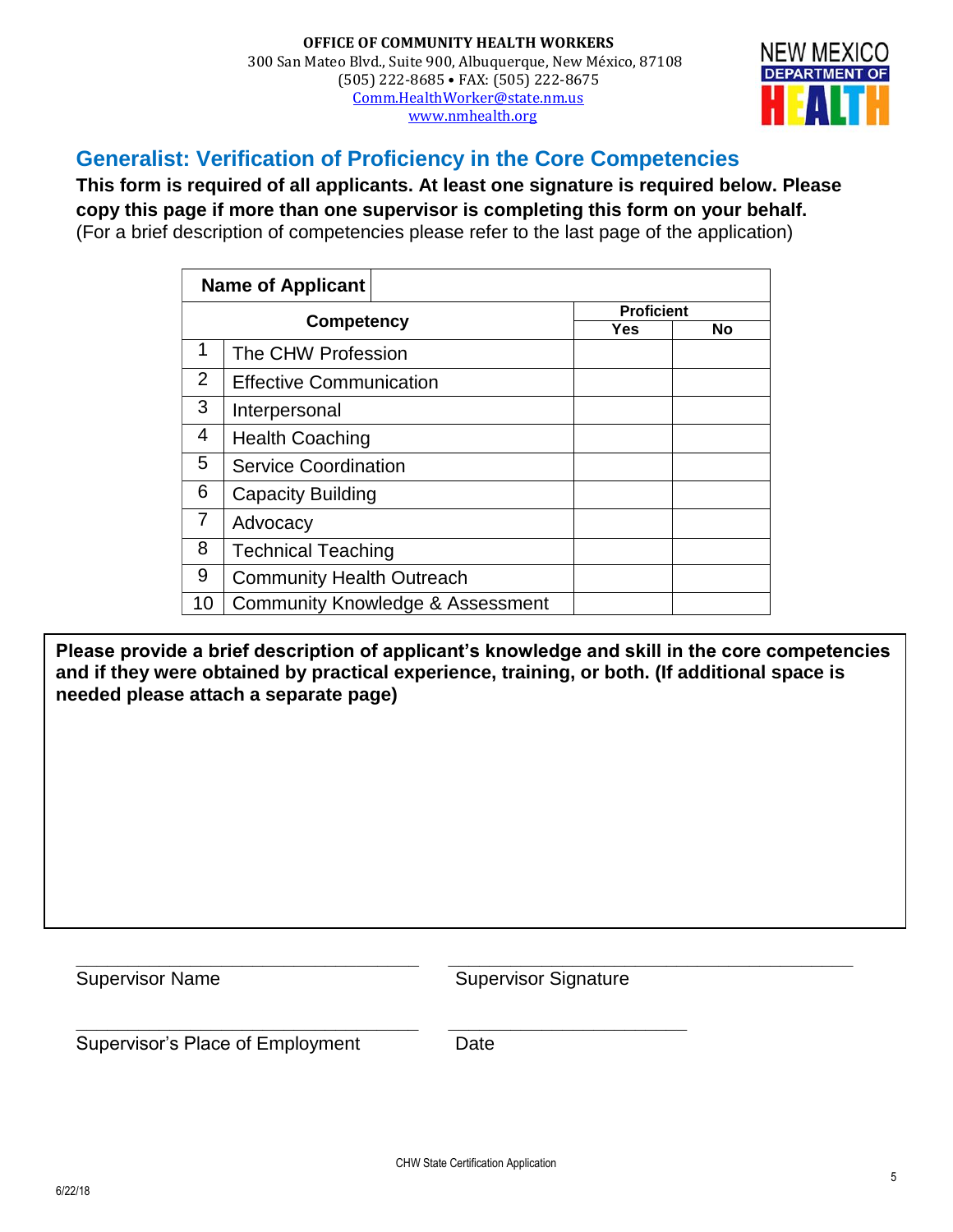

# **Verification of Specialties**

## **Specialist I: Please provide proof of specialty training**

If you have completed specialty training in any specialty field, and meet the criteria, you may apply to be certified as a Specialist I. Please complete the table below and attach certificates of training.

| <b>Specialty Training</b> | <b>Hours</b><br><b>Completed</b> | <b>Name of Training</b> | <b>Location or Trainer</b> | Date<br><b>Completed</b> |
|---------------------------|----------------------------------|-------------------------|----------------------------|--------------------------|
|                           |                                  |                         |                            |                          |

## **Specialist II: Please provide proof of specialty training**

If you have completed specialty training in any two specialty fields, and meet the criteria, you may apply to be certified as a Specialist II. Please complete the table below and attach certificates of training.

| <b>Specialty Training</b> | <b>Hours</b><br><b>Completed</b> | <b>Name of Training</b> | <b>Location or Trainer</b> | Date<br><b>Completed</b> |
|---------------------------|----------------------------------|-------------------------|----------------------------|--------------------------|
|                           |                                  |                         |                            |                          |

## **Specialist III: Please provide proof of specialty training**

If you have completed specialty training in any three or more specialty fields, and meet the criteria, you may apply to be certified as a Specialist III. OCHW will only acknowledge the first three specialties listed. Please complete the table below and attach certificates of training.

| <b>Specialty Training</b> | <b>Hours</b><br><b>Completed</b> | <b>Name of Training</b> | <b>Location or Trainer</b> | Date<br><b>Completed</b> |
|---------------------------|----------------------------------|-------------------------|----------------------------|--------------------------|
|                           |                                  |                         |                            |                          |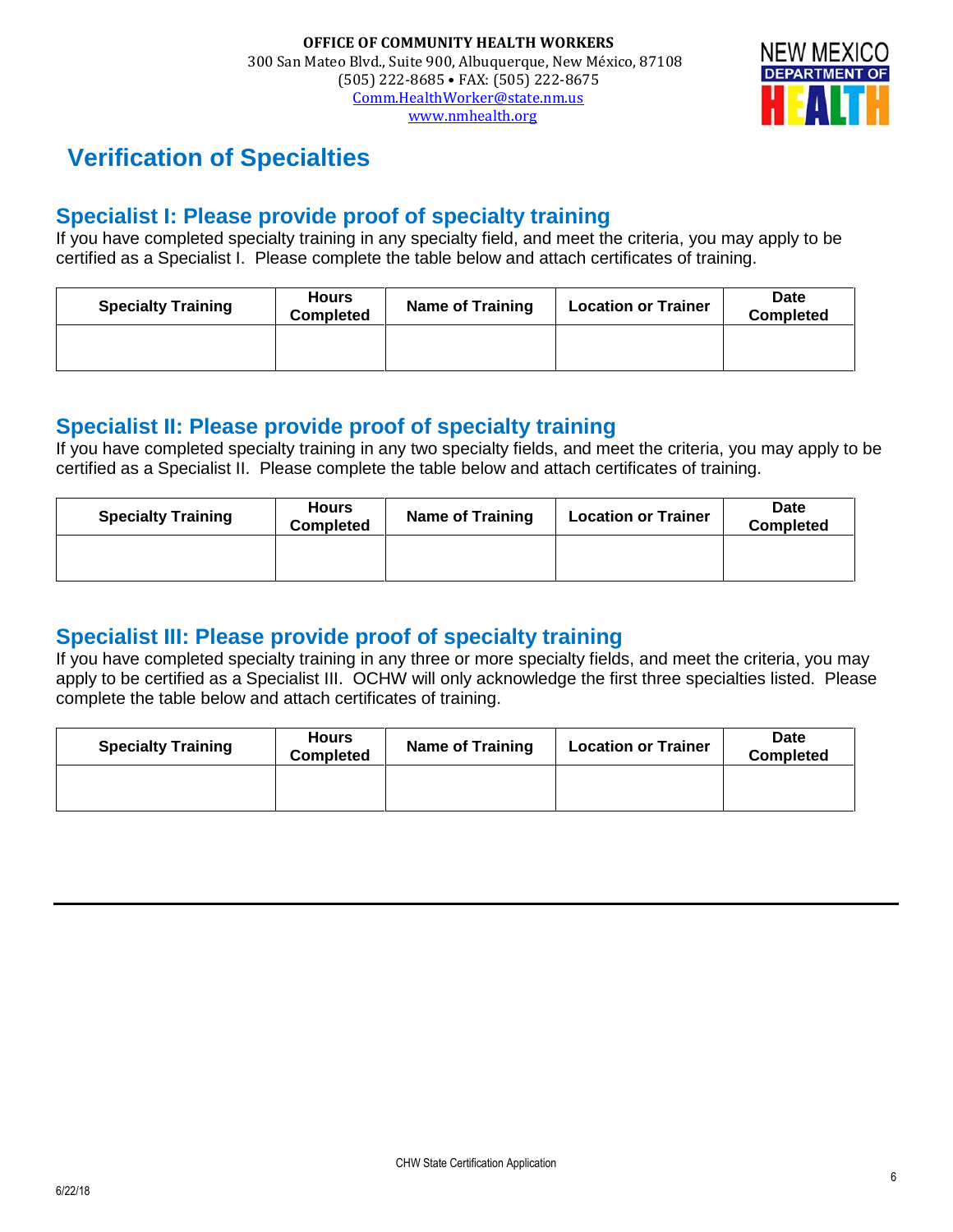

## **Please read the statement below and sign to indicate you understand and accept the requirements for certification as a New Mexico Community Health Worker (CHW).**

I attest that all of the information provided in this document is true and complete. I understand that providing false or misleading information may result in the denial, suspension or revocation of certification.

I give the DOH/OCHW permission to verify any information or references in order to determine my qualifications. I understand that the application and all supporting documentation become the property of the DOH and are not returnable.

I agree to abide by the rules and regulations regarding the training and certification of Community Health Workers.

I will report any changes in my contact information to DOH/OCHW.

**Printed Name: \_\_\_\_\_\_\_\_\_\_\_\_\_\_\_\_\_\_\_\_\_\_\_\_\_\_\_\_\_\_\_\_\_\_\_\_\_\_\_\_\_**

**Signature: \_\_\_\_\_\_\_\_\_\_\_\_\_\_\_\_\_\_\_\_\_\_\_\_\_\_\_\_\_\_\_\_\_\_\_\_\_\_Date: \_\_\_\_\_\_\_\_\_\_\_\_\_\_\_\_\_\_\_\_**